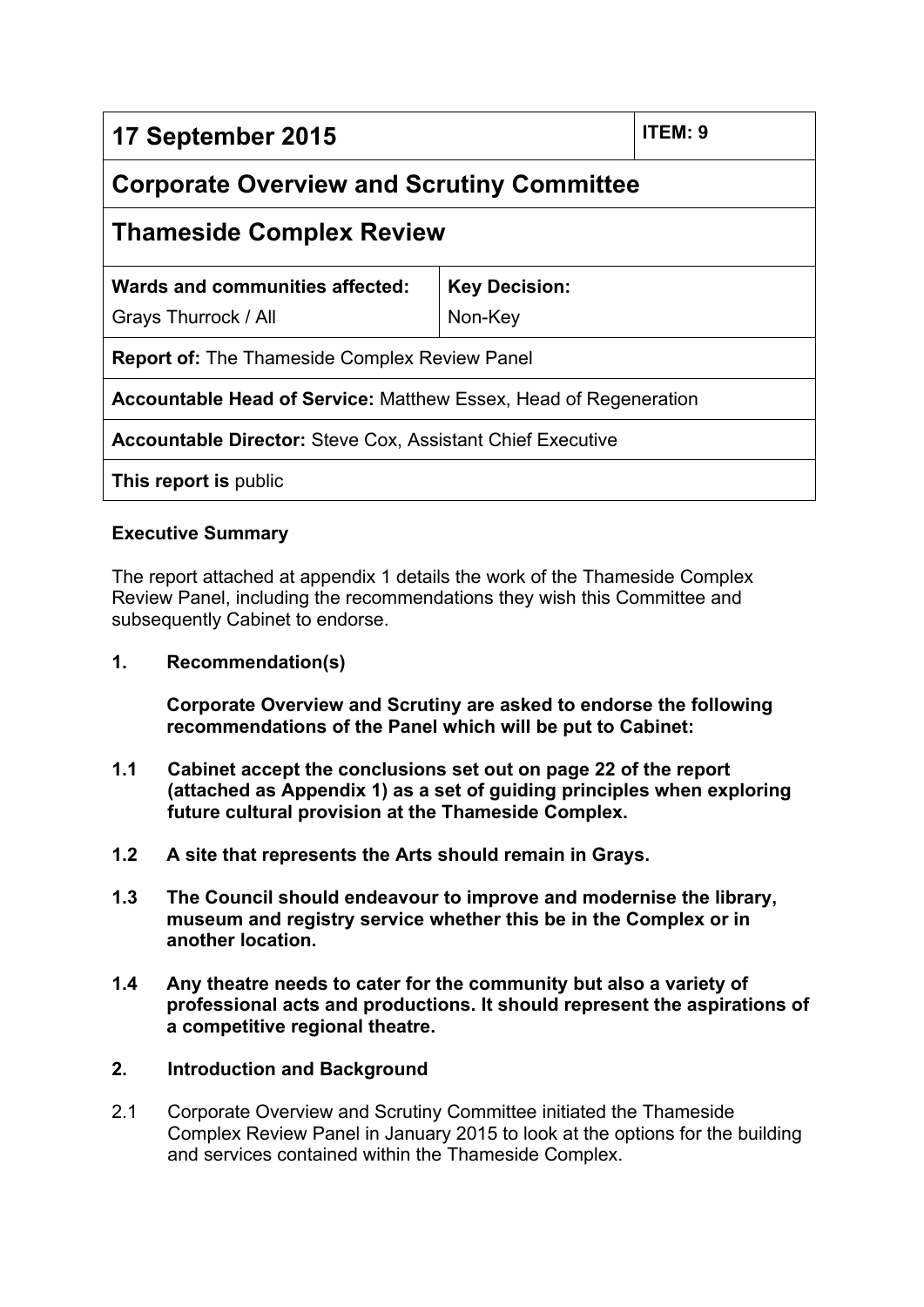2.2 The Panel duly met and in collaboration with officers undertook research and community engagement to produce the report attached at Appendix 1.

# **3. Issues, Options and Analysis of Options**

- 3.1 The Full report attached at Appendix 1 outlines the options available to the Thameside Complex and each is considered in turn in the report.
- 3.2 Corporate Overview and Scrutiny (and the Cabinet) may wish to take a contrary view to those set out and agreed by the cross party panel.
- 3.3 By agreeing to the recommendations of the report, the Cabinet will still need to decide from a number of options that will arise. The intention and understanding of the Review Panel is that a separate officer report will be able to provide the professional and specialist advice needed to consider these further options.

#### **4. Reasons for Recommendation**

4.1 These are set out in the report at Appendix 1.

#### **5. Consultation (including Overview and Scrutiny, if applicable)**

5.1 The Panel consulted service officers, members of the public and professional theatre consultants as part of their work. This is detailed in the Appendix.

#### **6. Impact on corporate policies, priorities, performance and community impact**

6.1 The Thameside Complex has a significant impact on many residents' lives and it is important for the Council to decide on the future of the building and services to best suit residents' needs and aspirations.

#### **7. Implications**

#### 7.1 **Financial**

Implications verified by: **Mike Jones**

#### **Strategic Resources Accountant**

The financial implications of the preferred option will need to be considered as part of the Councils overall financial position once the cost is fully accesses.